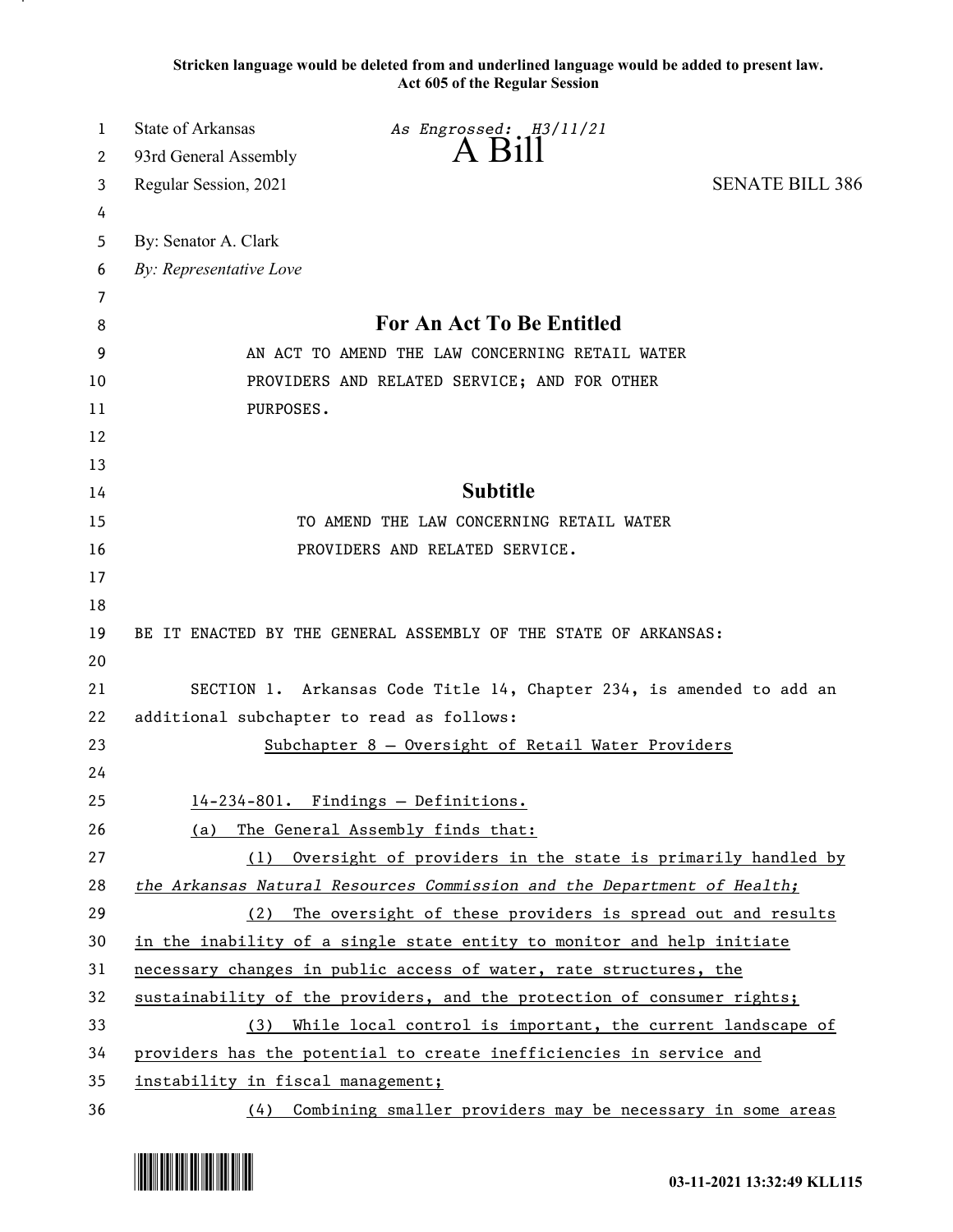As Engrossed: H3/11/21 SB386

| 1            | in order to guarantee dependable and plentiful provision of water and to   |
|--------------|----------------------------------------------------------------------------|
| $\mathbf{2}$ | avoid unsustainable rate increases;                                        |
| 3            | (5) Many providers have an aging workforce, and there is a need            |
| 4            | for education of the governing bodies of these providers concerning the    |
| 5            | importance of recruiting and retaining an expert workforce; and            |
| 6            | (6) Training of local, state, and federal leaders on issues                |
| 7            | surrounding provider personnel, finances, compliance, and environmental    |
| 8            | factors is needed.                                                         |
| 9            | (b) As used in this subchapter:                                            |
| 10           | (1) "Commission" means the Arkansas Natural Resources                      |
| 11           | Commission;                                                                |
| 12           | (2) "Provider" means any provider of retail water service; and             |
| 13           | (3) "Provider board" means the governing body of a provider,               |
| 14           | whether the governing body is organized as a board, commission, committee, |
| 15           | council, or other type of entity.                                          |
| 16           |                                                                            |
| 17           | 14-234-802. Fiscal distress - Improvement plans - Rates and rate           |
| 18           | studies.                                                                   |
| 19           | $(a)(1)$ For the purposes of this section, a provider is in fiscal         |
| 20           | distress if the provider:                                                  |
| 21           | Fails to obtain a rate study as required under this<br>(A)                 |
| 22           | section;                                                                   |
| 23           | Fails to implement a completed rate study required<br>(B)                  |
| 24           | under this section; or                                                     |
| 25           | Has been found by the commission to be in significant<br>(C)               |
| 26           | noncompliance with rules of the commission because of inadequate funds for |
| 27           | operation and maintenance or inadequate compliance with rules of the       |
| 28           | commission.                                                                |
| 29           | (2) A provider may be found by the commission to be subject to             |
| 30           | this section if a member of the provider's board does not receive the      |
| 31           | training required under § 14-234-805.                                      |
| 32           | The commission shall maintain and publish on the commission's<br>(b)       |
| 33           | website a list of providers in fiscal distress.                            |
| 34           | (c)(1) A provider shall obtain a rate study on the following schedule:     |
| 35           | By July 1, 2024, and every five (5) years thereafter<br>(A)                |
| 36           | for a provider that serves five hundred (500) or fewer customers;          |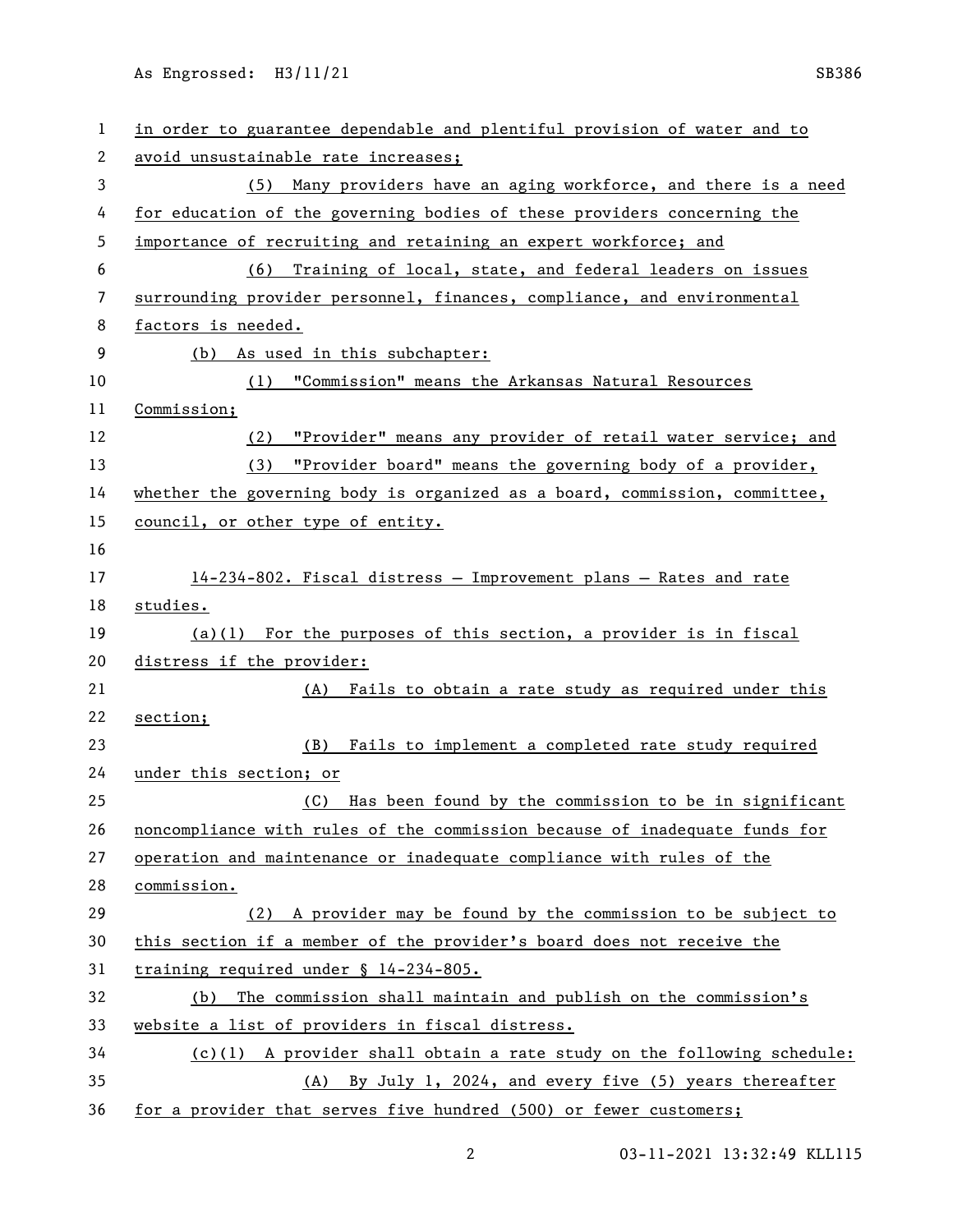| 1  | By July 1, 2025, and every five (5) years thereafter<br>(B)                    |
|----|--------------------------------------------------------------------------------|
| 2  | for a provider that serves five hundred one $(501)$ to one thousand $(1,000)$  |
| 3  | customers; and                                                                 |
| 4  | By July 1, 2026, and every five (5) years thereafter<br>(C)                    |
| 5  | for a provider that serves more than one thousand $(1,000)$ customers.         |
| 6  | (2)(A) Rates shall adequately address costs for:                               |
| 7  | Operation and maintenance;<br>(i)                                              |
| 8  | Debt service;<br>(ii)                                                          |
| 9  | (iii) Required reserves;                                                       |
| 10 | Depreciation;<br>(iv)                                                          |
| 11 | Future capital expenses;<br>(v)                                                |
| 12 | (vi) An annual audit or agreed-upon procedures and                             |
| 13 | compilation report; and                                                        |
| 14 | (vii)<br>Other expenses as necessary.                                          |
| 15 | $(B)(i)$ The rates recommended in the rate study that is                       |
| 16 | obtained and chosen by the provider shall be implemented by the provider in    |
| 17 | the manner provided under the applicable law for modifying rates.              |
| 18 | (ii) Except as provided in subdivision                                         |
| 19 | $(c)(2)(B)(iii)$ of this section, an increase in rates recommended in the rate |
| 20 | study shall be implemented within one (1) year of the receipt of the rate      |
| 21 | study.                                                                         |
| 22 | (iii) If recommended rates increase the provider's                             |
| 23 | rates by fifty percent (50%) or more from the fiscal year before the rate      |
| 24 | study was completed, the provider may phase in the rate increase over a two-   |
| 25 | <u>year period.</u>                                                            |
| 26 | The commission shall determine by rule the requirements of the<br>$(d)$ (1)    |
| 27 | rate study, including without limitation a review of the provider's            |
| 28 | refurbishment and replacement account and asset management plan.               |
| 29 | $(2)(A)$ The rate study shall use as its basis the guidelines of               |
| 30 | the American Water Works Association and the Water Environment Federation.     |
| 31 | The commission shall determine by rule an appropriate<br>(B)                   |
| 32 | entity to provide guidelines for the rate study to use as its basis if         |
| 33 | guidelines of the American Water Works Association and the Water Environment   |
| 34 | Federation are unavailable.                                                    |
| 35 | A provider shall deposit a minimum of five percent (5%) per annum<br>(e)       |
| 36 | of gross revenues in a dedicated refurbishment and replacement account within  |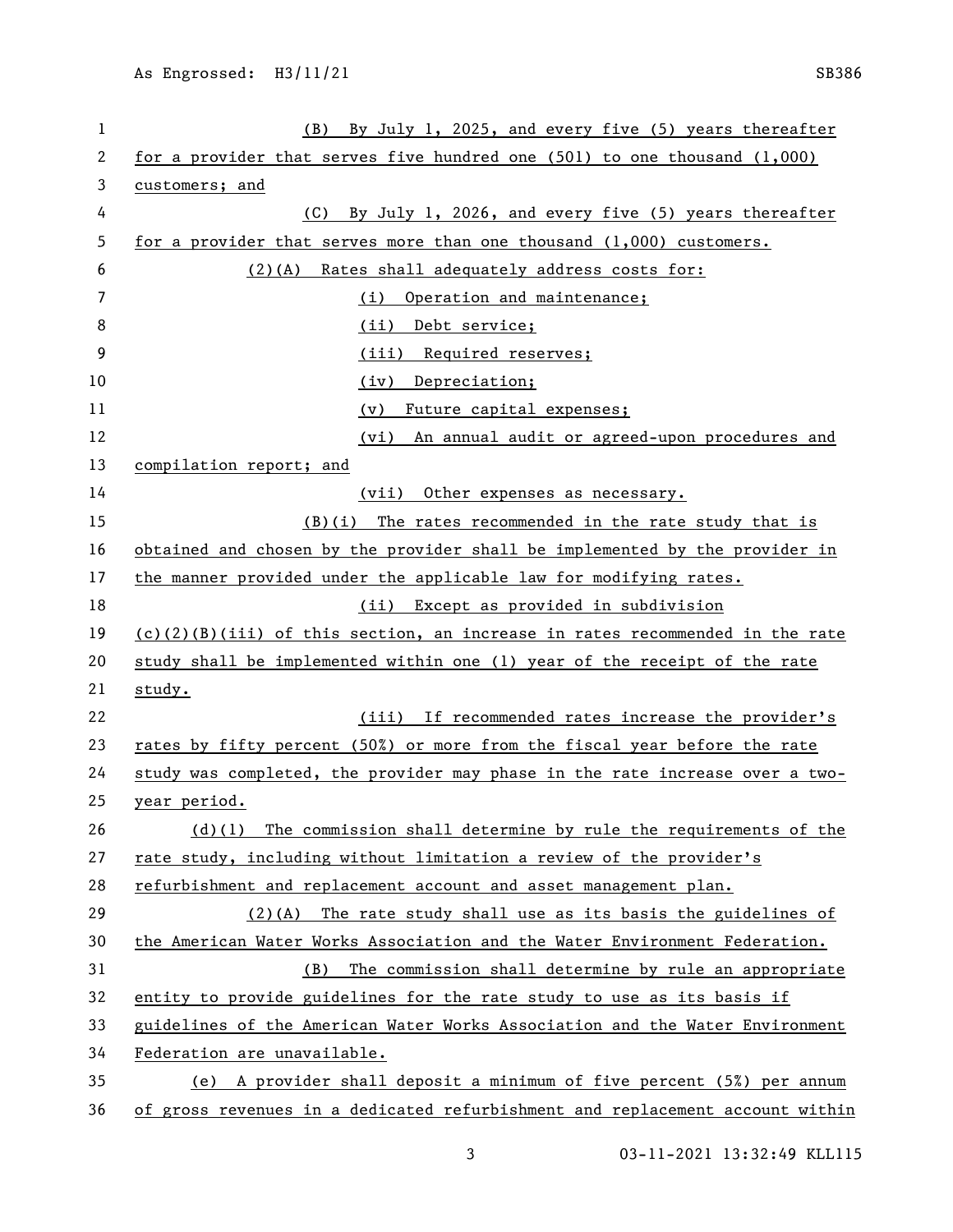As Engrossed: H3/11/21 SB386

| 1  | twelve (12) months of implementation of the rate, unless a different amount  |
|----|------------------------------------------------------------------------------|
| 2  | is determined by a rate study.                                               |
| 3  | $(f)(1)$ The commission shall maintain an approved list of entities to       |
| 4  | conduct rate studies required by this section, including without limitation  |
| 5  | the Arkansas Rural Water Association, professional engineers, certified      |
| 6  | public accountants, economists, and actuaries.                               |
| 7  | (2) If a provider chooses an entity to conduct the rate study                |
| 8  | that is not on the approved list of entities, the entity is required to have |
| 9  | conducted at least one (1) rate study in the state in the previous five-year |
| 10 | period.                                                                      |
| 11 | $(g)(1)$ To ensure fiscal soundness, the commission shall consider and       |
| 12 | approve a new provider with fewer than three hundred (300) customers within  |
| 13 | the proposed service area only if:                                           |
| 14 | The commission determines that public health or the<br>(A)                   |
| 15 | environment is threatened without the approval of the new provider; or       |
| 16 | There is no other viable alternative.<br>(B)                                 |
| 17 | (2)<br>A new provider with fewer than three hundred (300) customers          |
| 18 | seeking approval shall:                                                      |
| 19 | Be organized through a political subdivision,<br>(A)                         |
| 20 | including without limitation an improvement district, a county, or a         |
| 21 | municipality;                                                                |
| 22 | (B)<br>Demonstrate the ability to remain fiscally                            |
| 23 | sustainable; and                                                             |
| 24 | Complete a technical, financial, and managerial<br>(C) —                     |
| 25 | capacity review conducted by the commission.                                 |
| 26 | $(h)(1)$ A provider that plans to undertake a major development project      |
| 27 | shall obtain a rate study or amend the provider's existing rate study before |
| 28 | beginning the major development project to include consideration of the      |
| 29 | financial impact of the major development project on the fiscal              |
| 30 | sustainability of the provider.                                              |
| 31 | (2) As used in this subsection, "major development project"                  |
| 32 | means a project that exceeds twenty percent (20%) of gross revenues of the   |
| 33 | provider for the immediately preceding fiscal year.                          |
| 34 | (i) A provider shall file its most recent rate study annually with           |
| 35 | Arkansas Legislative Audit at the same time the provider files its audit     |
| 36 | report or agreed-upon procedures and compilation report as required under §  |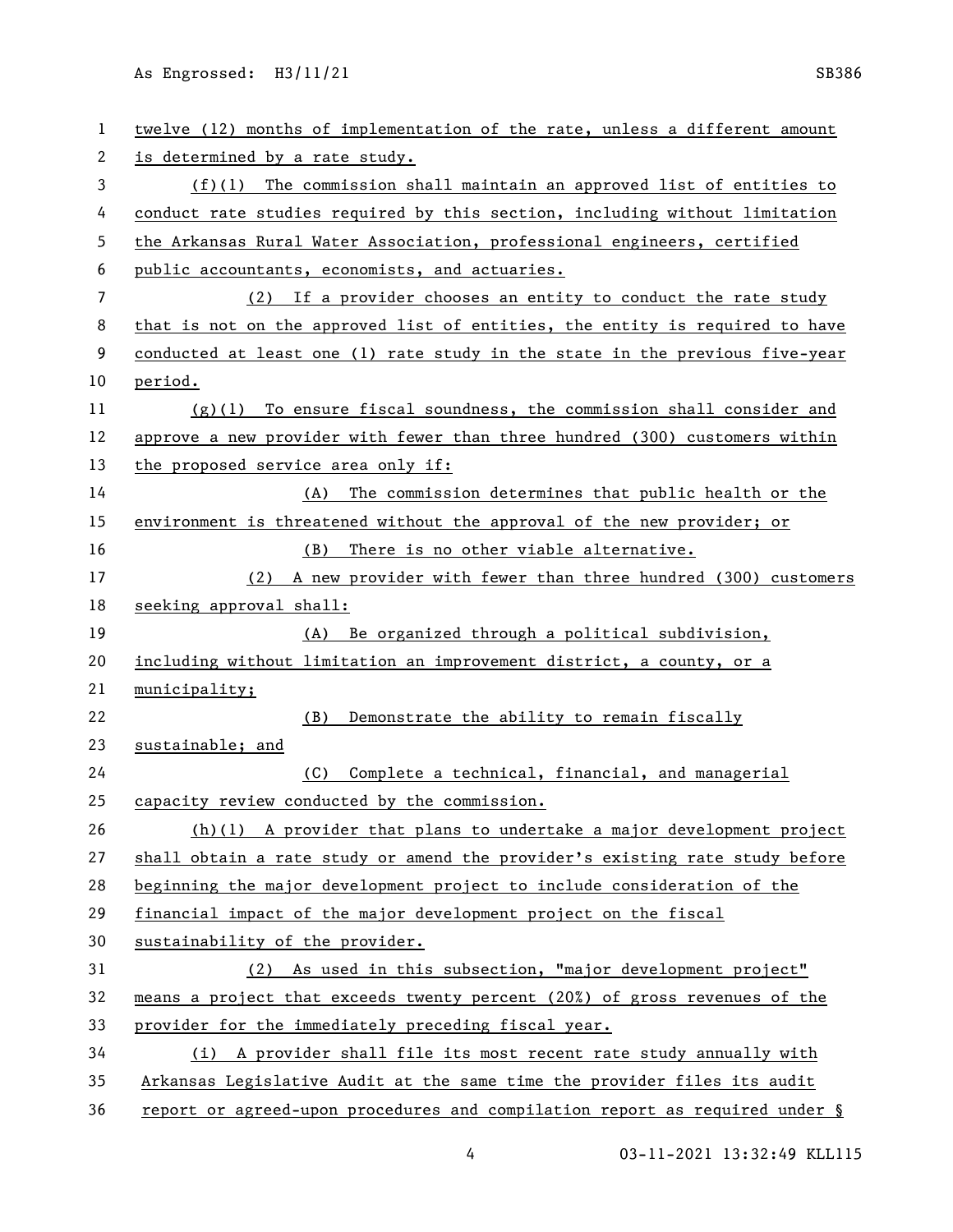| $\mathbf{1}$             | $14 - 234 - 120$ .                                                            |
|--------------------------|-------------------------------------------------------------------------------|
| 2                        | The commission shall annually identify and notify a provider if<br>(i)(1)     |
| 3                        | the provider is in fiscal distress.                                           |
| 4                        | (2) The provider may appeal the finding to the Pulaski County                 |
| 5                        | Circuit Court.                                                                |
| 6                        | $(k)(1)$ A provider found to be in fiscal distress shall file an              |
| $\overline{\phantom{a}}$ | improvement plan with the commission, including without limitation specific   |
| 8                        | action to be taken to correct financial, technical, and managerial            |
| 9                        | deficiencies, within ninety (90) days of the finding of fiscal distress.      |
| 10                       | (2)(A) Upon receipt of the improvement plan under this                        |
| 11                       | subsection, the commission shall review the improvement plan and:             |
| 12                       | (i) Approve the improvement plan in whole or in                               |
| 13                       | part;                                                                         |
| 14                       | (ii)<br>Modify the improvement plan; or                                       |
| 15                       | (iii) Deny the improvement plan.                                              |
| 16                       | At the time the commission determines that the<br>(B)                         |
| 17                       | provider is no longer in fiscal distress, the commission shall remove the     |
| 18                       | fiscal distress designation and notify the provider.                          |
| 19                       | (1) If a provider is found to be in fiscal distress, the provider             |
| 20                       | shall not receive state financial assistance for water operations until an    |
| 21                       | improvement plan that has been approved by the commission is in place, unless |
| 22                       | the financial assistance is immediately necessary to ensure preservation of   |
| 23                       | the public peace, health, and safety, as determined by the commission.        |
| 24                       | (m) If the provider is found to be in fiscal distress, the provider           |
| 25                       | shall obtain written authorization from the commission to:                    |
| 26                       | (1) Incur additional debt;                                                    |
| 27                       | Accept assistance for the refurbishment or replacement of<br>(2)              |
| 28                       | facilities or construction of facilities not within the provider's            |
| 29                       | improvement plan; or                                                          |
| 30                       | Transfer assets to another entity.<br>(3)                                     |
| 31                       |                                                                               |
| 32                       | 14-234-803. Workforce recruitment and retention - Education.                  |
| 33                       | A provider shall:                                                             |
| 34                       | Work with the Association of Arkansas Counties and the<br>(1)                 |
| 35                       | Arkansas Municipal League to develop training for leaders of the county or    |
| 36                       | municipality;                                                                 |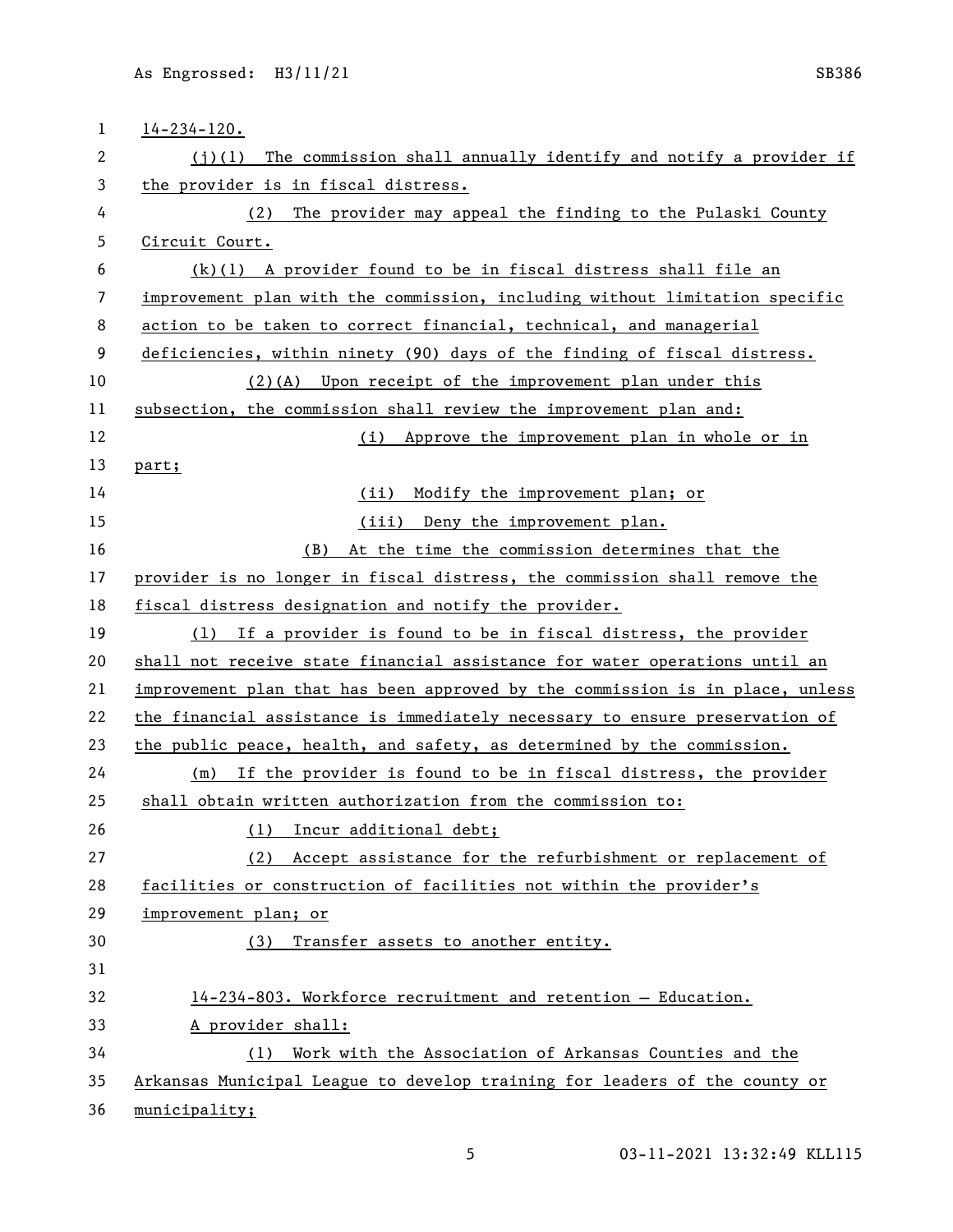| 1  | (2) Provide suitable compensation and incentives to encourage                 |
|----|-------------------------------------------------------------------------------|
| 2  | individuals to consider a career with the provider; and                       |
| 3  | (3) Promote the recruitment, education, and licensing of                      |
| 4  | employees of the provider.                                                    |
| 5  |                                                                               |
| 6  | 14-234-804. Municipal providers - Provision of water to nonresident           |
| 7  | customers - Advisory committee.                                               |
| 8  | $(a)(1)$ If a municipal provider is unable or unwilling to provide            |
| 9  | service to a nonresident property owner residing in the provider's service    |
| 10 | area, the commission may require the municipal provider to release the        |
| 11 | nonresident property owner to a willing provider.                             |
| 12 | (2) If required by the willing provider, a nonresident property               |
| 13 | owner may be required to pay the costs of necessary extensions to connect to  |
| 14 | the willing provider.                                                         |
| 15 | (3) A municipal provider shall not release a service area of the              |
| 16 | municipal provider if the release would invalidate or encumber the issuance   |
| 17 | or retirement of a bond, promissory note, or certificate of indebtedness      |
| 18 | related to the service area.                                                  |
| 19 | $(b)(1)$ A municipal provider that is willing to provide service to           |
| 20 | areas outside the municipal boundaries and within its service area shall do   |
| 21 | so through an application made by the affected property owner or through an   |
| 22 | agreement executed by the municipal provider and the affected property owner. |
| 23 | (2) If the municipal provider has a prerequisite that the                     |
| 24 | affected property owner annex into the municipal boundaries before providing  |
| 25 | service, the prerequisite shall be clearly defined in an application or       |
| 26 | agreement.                                                                    |
| 27 | (3) Failure to clearly define any annexation requirement within               |
| 28 | the application or agreement prohibits the municipal provider from requiring  |
| 29 | annexation in exchange for service for those areas without agreement from the |
| 30 | affected property owner.                                                      |
| 31 | $(c)(1)$ If a municipal provider services customers outside the               |
| 32 | municipal boundaries of the municipal provider and the number of those        |
| 33 | customers outside the municipal boundaries and in unincorporated areas equals |
| 34 | or exceeds twenty percent (20%) of the total customer base of the municipal   |
| 35 | provider, a nonvoting advisory committee to the municipal provider board      |
| 36 | shall be created by the governing body of the municipality in which the       |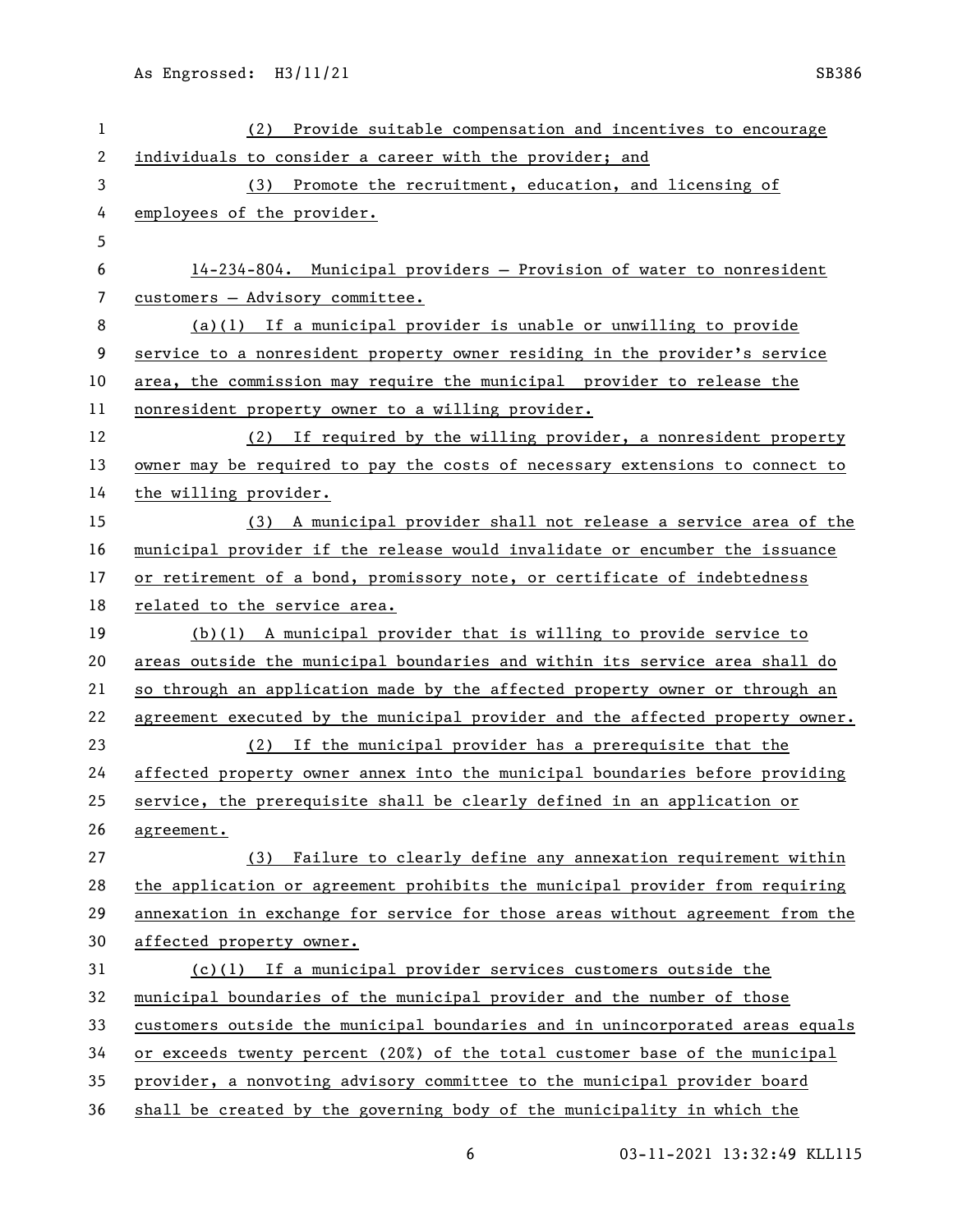As Engrossed: H3/11/21 SB386

| 1  | municipal provider is located.                                                 |
|----|--------------------------------------------------------------------------------|
| 2  | The makeup and duties of an advisory committee created under<br>(2)            |
| 3  | subdivision $(c)(1)$ of this section shall be determined by the governing body |
| 4  | of the municipality that creates the advisory committee.                       |
| 5  | Two (2) nonresident customers from the area served outside<br>(3)              |
| 6  | the municipal boundaries and in unincorporated areas shall serve on the        |
| 7  | advisory committee.                                                            |
| 8  | The commission shall intervene if a municipal provider:<br>(d)                 |
| 9  | (1) Is prohibited from providing water to potential customers                  |
| 10 | within the municipal provider's service area by the political subdivision      |
| 11 | under which the municipal provider is organized;                               |
| 12 | (2) Practices business irresponsibly in relation to consumer                   |
| 13 | rights; or                                                                     |
| 14 | Is not following best management practices in providing<br>(3)                 |
| 15 | water service.                                                                 |
| 16 | Except as otherwise provided in this section, a consumer shall not<br>(e)      |
| 17 | be denied access to service if suitable distribution and collection            |
| 18 | infrastructure already exists or if the consumer is willing to pay for         |
| 19 | suitable distribution and collection infrastructure, unless:                   |
| 20 | A municipal provider has made the decision not to extend<br>(1)                |
| 21 | service outside the municipal boundaries of the municipal provider;            |
| 22 | An engineering, capacity, physical feasibility, or fiscal<br>(2)               |
| 23 | feasibility issue exists as determined by a professional engineer or           |
| 24 | certified public accountant; or                                                |
| 25 | (3) A consumer does not submit an application or enter into an                 |
| 26 | agreement under subsection (b) of this section.                                |
| 27 |                                                                                |
| 28 | 14-234-805. Training.                                                          |
| 29 | $(a)(1)(A)$ Within one (1) year of election or appointment, a majority         |
| 30 | of the members of a provider board shall receive a minimum of eight (8) hours  |
| 31 | of provider training as promulgated by rule of the commission.                 |
| 32 | (B) A member of a provider board as of January 1, 2021,                        |
| 33 | shall receive the training required under this section by December 31, 2022.   |
| 34 | If a majority of the members of a provider board do not<br>(2)                 |
| 35 | receive the training required under this section, the commission may find the  |
| 36 | provider is subject to § 14-234-802.                                           |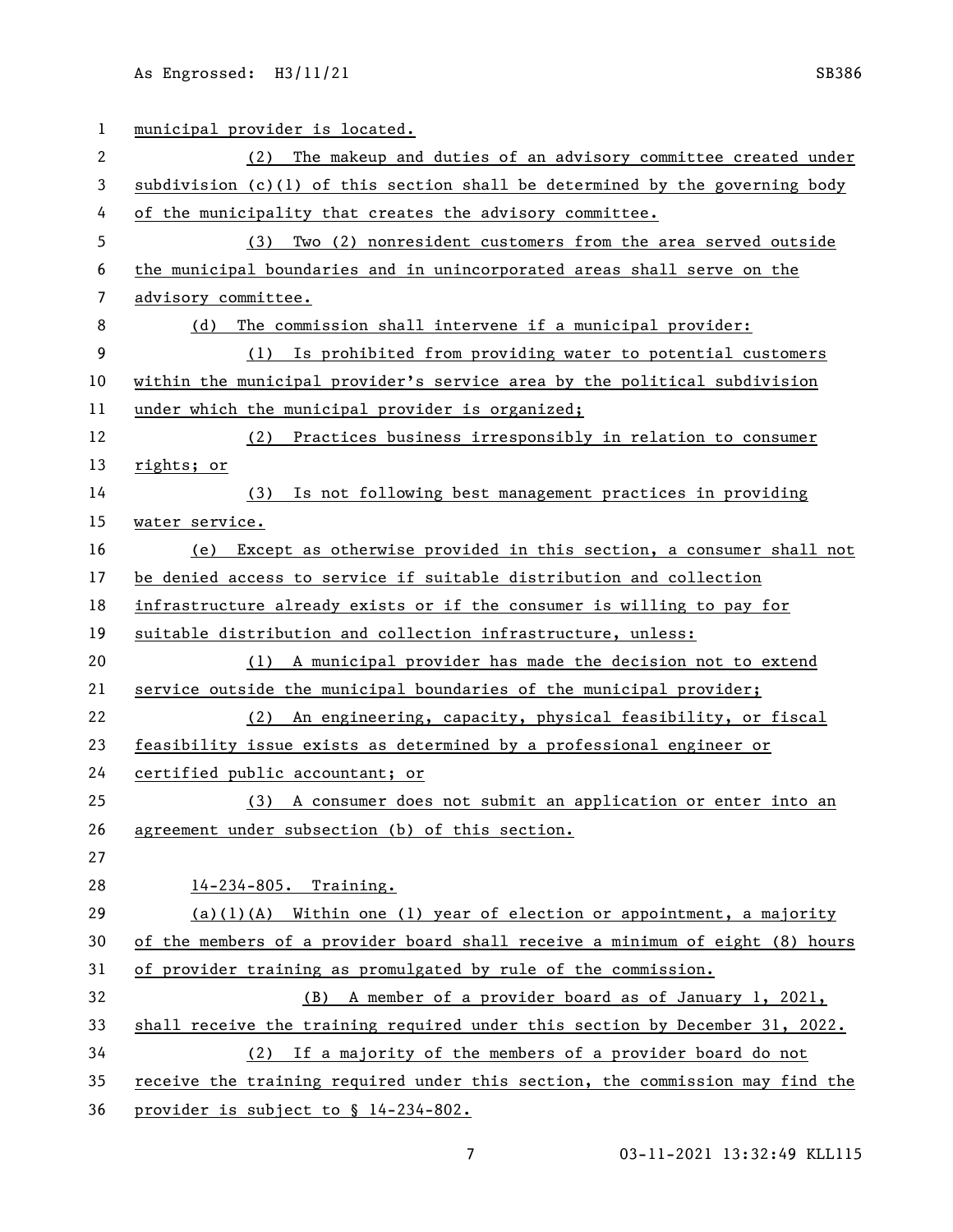| 1  | This section does not apply to a member of a provider board<br>(3)         |
|----|----------------------------------------------------------------------------|
| 2  | who has served on the provider board for ten (10) years or more.           |
| 3  | The commission shall consult with an advisory training board for<br>(b)    |
| 4  | the development of the training required under this section, whose members |
| 5  | shall include without limitation:                                          |
| 6  | The Secretary of the Department of Health or his or her<br>(1)             |
| 7  | designee;                                                                  |
| 8  | The Director of the Arkansas Natural Resources Commission or<br>(2)        |
| 9  | his or her designee;                                                       |
| 10 | The State Director of the United States Department of<br>(3)               |
| 11 | Agriculture Rural Development in Arkansas or his or her designee;          |
| 12 | The Chief Executive Officer of the Arkansas Rural Water<br>(4)             |
| 13 | Association or his or her designee;                                        |
| 14 | The Executive Director of the Association of Arkansas<br>(5)               |
| 15 | Counties or his or her designee;                                           |
| 16 | The Executive Director of the Arkansas Municipal League or<br>(6)          |
| 17 | his or her designee;                                                       |
| 18 | The Chief Executive Officer of Central Arkansas Water or his<br>(7)        |
| 19 | or her designee;                                                           |
| 20 | The Chair of the Board of Directors of Communities<br>(8)                  |
| 21 | Unlimited, Inc. or his or her designee;                                    |
| 22 | The Chair of the Arkansas Water Works and Water Environment<br>(9)         |
| 23 | Association, Inc. or his or her designee;                                  |
| 24 | The Director of the Arkansas Environmental Training Academy<br>(10)        |
| 25 | or his or her designee;                                                    |
| 26 | The Chair of the House Committee on City, County, and Local<br>(11)        |
| 27 | Affairs;                                                                   |
| 28 | The Vice Chair of the House Committee on City, County, and<br>(12)         |
| 29 | Local Affairs;                                                             |
| 30 | The Chair of the Senate Committee on City, County, and<br>(13)             |
| 31 | Local Affairs;                                                             |
| 32 | The Vice Chair of the Senate Committee on City, County, and<br>(14)        |
| 33 | Local Affairs; and                                                         |
| 34 | (15) The President of the Arkansas Water and Wastewater Managers           |
|    |                                                                            |
| 35 | Association.                                                               |